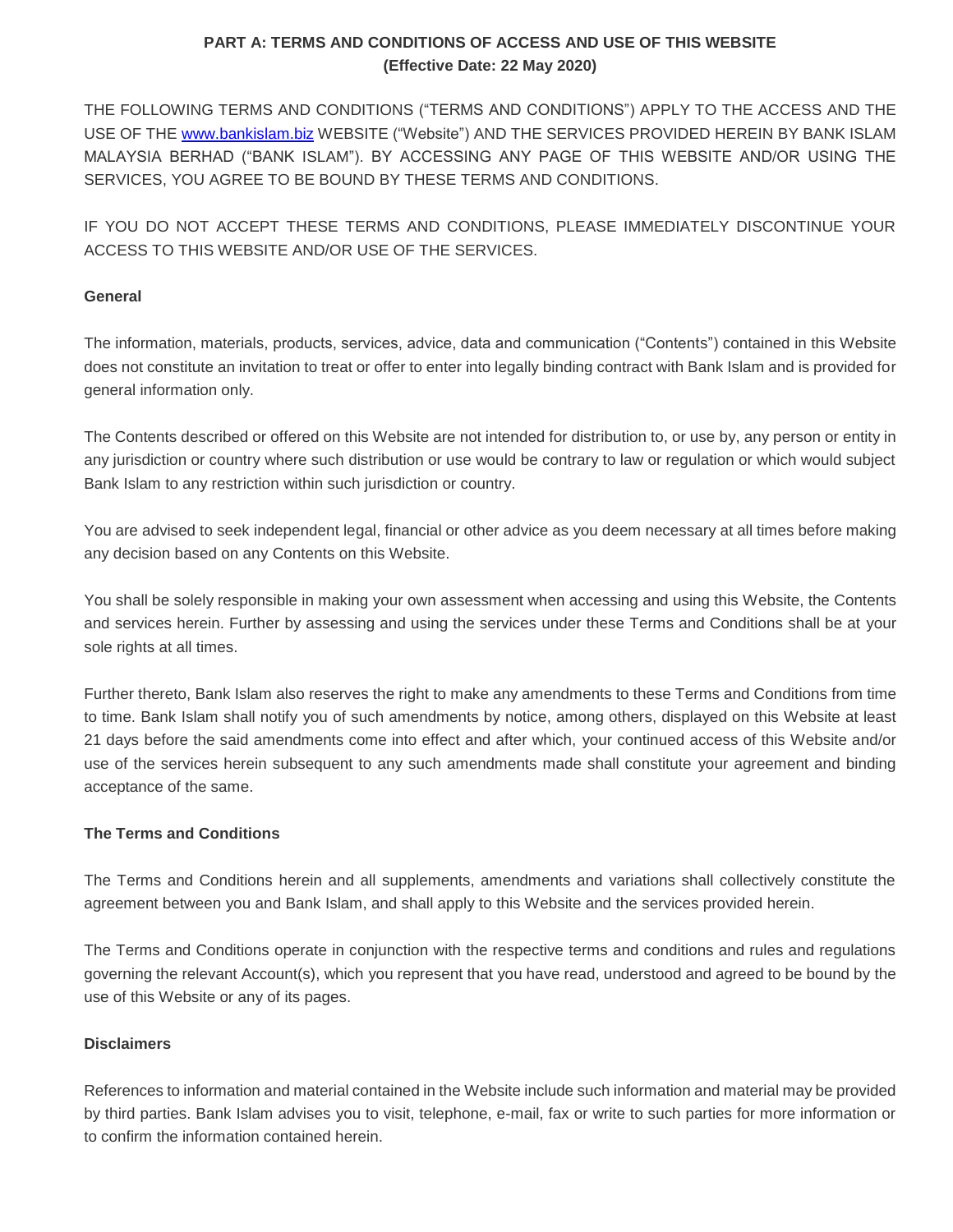Bank Islam does not make any express or implied warranties, representations or endorsements including but not limited to any warranties of title, non-infringement, merchantability, usefulness, operation, completeness, correctness, accuracy, satisfactory quality, reliability, fitness for a particular purpose in respect of the Website, the material, information and/or functions therein and expressly disclaims liability for errors and omissions in such materials, information and/or functions. With derogation of the above and/or the Terms and Conditions of the applicable terms and conditions governing all the products and services of Bank Islam, reasonable measures will be taken by Bank Islam to ensure the accuracy and validity of all information relating to transactions and products of Bank Islam.

Bank Islam shall not be responsible or liable for any loss caused or damage incurred or suffered by you or any other person as a consequence of accessing this Website or using the services provided herein.

Further, Bank Islam does not warrant or represent that access to the whole or parts of this Website, the materials, information and/or functions contained therein will be provided uninterrupted or free from errors or that any identified defect will be corrected, or that there will be no delays, failures, errors or loss of transmitted information, that no viruses or other contaminating or destructive properties will be transmitted or that no damage will occur to your computer, laptop, tablet, mobile device, or any other devices that are used to access the above.

#### **Links**

Throughout your access of this Website and use of the services herein, you will come across hyperlinks to third parties' websites, which are not under Bank Islam's control, unless stated otherwise. These hyperlinks are provided for your reference only and do not represent in any way whatsoever Bank Islam's endorsement or sanction of the same. Accordingly, Bank Islam shall not be responsible or liable for your access and use of the same or any information or materials available therein. Bank Islam shall also not be responsible for any form of transmission or communication between you and the said third parties or your participation or use of their information, materials, services or promotions. For this purpose, you agree to be solely responsible for the same or any portion thereof.

#### **Your Conduct**

You agree that the access of this Website and use of the services herein shall at all times be in accordance with all legislation, laws and regulations governing the same and you shall not, at any time whatsoever, attempt or assist any other person to transmit any Content through this Website or services herein, which is abusive, defamatory, infringes another person's rights, constitutes a criminal offence or gives rise to civil liability, encourages racism, promotes hatred, contains pornography or pedophilia, contains any viruses or deleterious files and/or is otherwise objectionable to public morals and decency involving any Shariah non-compliance event. You also agree not to hack or attempt to gain unauthorised access into this Website and the services herein, disrupt the security of its resources, provide information, which is inaccurate or false, and/or otherwise abuse and misuse this Website and the services herein. If at any time you discover or suspect the occurrence of any of these activities, you are required to notify Bank Islam immediately and in failing or delaying to do so, you may also be held liable for the same.

Bank Islam is not obliged to monitor or review your access of this Website or use of the services herein. However, Bank Islam may do so from time to time for Bank Islam's own purposes or where Bank Islam is compelled to do so under these Terms and Conditions, without notice and without any liability whatsoever to you.

#### **Confidential Information**

You are advised to read and understand Bank Islam Privacy Statement (which is available at https://www.bankislam.biz) and the clauses herein and Terms and Conditions of Bank Islam Internet and Mobile Banking. Your continued access to this website shall be regarded as you have agreed to be bound by the said Privacy Statement and all terms and conditions contain and referred herein.

It is Bank Islam's policy to respect the privacy of any information disclosed by you pursuant to your access of this Website and use of the services herein ("Confidential Information"). Accordingly, Bank Islam will neither edit nor disclose your Confidential Information unless Bank Islam is required to do so in accordance with any legislation, laws or regulations, to protect Bank Islam's rights and property, enforce any provision in these Terms and Conditions, to provide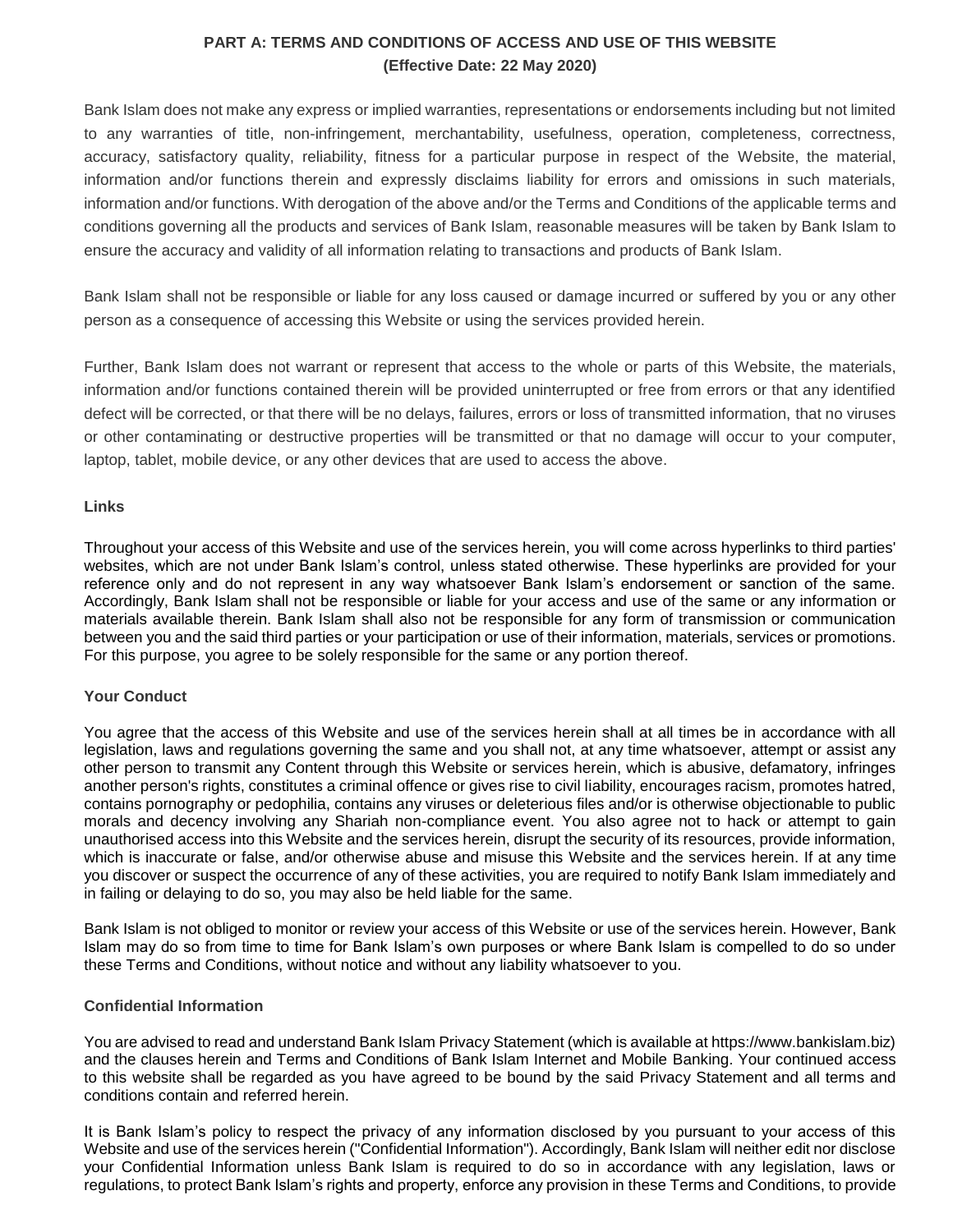you with the services herein, respond to any claim that the Content violates the rights of another person or as otherwise provided herein.

Notwithstanding the above, Bank Islam may from time to time disclose your Confidential Information (only in aggregate or demographic form) to relevant parties for their records. Further information on how Bank Islam values your privacy and strive to safeguard your Confidential Information in compliance with the laws of Malaysia is provided for in Bank Islam Privacy Statement.

### **Privacy Clause**

In the event you provide personal and financial information relating to third parties, including information relating to your next-of-kin and dependents, for the purpose of opening or operating your account(s) / facility(ies) with Bank Islam or otherwise subscribing to Bank Islam's products and services, you (a) confirm that you have obtained their consent or are otherwise entitled to provide this information to Bank Islam and for Bank Islam to use it in accordance with these Terms and Conditions and the Terms and Conditions of Bank Islam Internet and Mobile Banking; (b) agree to ensure that the personal and financial information of the said third parties is accurate; (c) agree to update Bank Islam in writing in the event of any material change to the said personal and financial information; and (d) agree to Bank Islam's right to terminate Bank Islam Internet and Mobile Banking should such consent be withdrawn by any of the said third parties.

Where you instruct Bank Islam to effect any sort of cross-border transaction (including to make or receive payments), the details relevant to the cross-border transaction (including information relating to those involved in the said transaction) may be received from or sent abroad, where it could be accessible (whether directly or indirectly) by overseas regulators and authorities in connection with their legitimate duties (e.g. the prevention of crime). In instructing Bank Islam and/or Bank Islam's agents to enter into any cross-border transaction on your behalf, you agree to the above said disclosures on behalf of you and others involved in the said cross-border transaction.

Even after you have provided Bank Islam with any information, you will have the option to withdraw the consent given earlier. In such instances, Bank Islam will have the right to not provide or discontinue the provision of any product, service, account(s) and/or facility(ies) that is/are linked with such information.

Bank Islam reserves the right to amend this privacy clause from time to time and shall provide prior notification to you in writing and place any such amendments on Bank Islam websites and/or by placing notices at the banking halls or at prominent locations within Bank Islam's branches.

You further agree that Bank Islam shall not in any event be liable for any claim, loss, damage (financial and otherwise), injuries, embarrassments or liability howsoever arising whether in contract, tort, negligence, strict liability or any basis (including direct or indirect, special, incidental, consequential or punitive damages or loss of profits or savings) arising from any inaccuracy or loss, deletion or modification of data or for any other reasons whatsoever relating to any information forwarded by Bank Islam to such credit reporting/reference agencies and/or such other party, as the case may be, or in relation to any access or use, or the inability to access or use by such credit reporting/reference agencies and/or such other party or reliance on the information contained therein, whether caused by any technical, hardware or software failure of any kind, the interruption, error, omission, delay, viruses or otherwise howsoever.

This clause shall be without prejudice to any other clause in Terms and Conditions of Bank Islam Internet and Mobile Banking which provides for the disclosure of information.

## **Copyright**

Unless otherwise indicated, the copyright in this Website and its Contents, including but not limited to the text, images, graphics, sound files, video files, and their arrangement, are the property of Bank Islam, and are protected by applicable Malaysian and international copyright laws. No part or parts of this Website may be modified, copied, distributed, retransmitted, broadcasted, displayed, performed, reproduced, published, licensed, transferred, sold or commercially dealt with in any manner without the express prior written consent from Bank Islam.

You also may not, without Bank Islam's express prior written consent, insert a link to this Website on any other website, frame or "mirror" any material contained on this Website on any other server.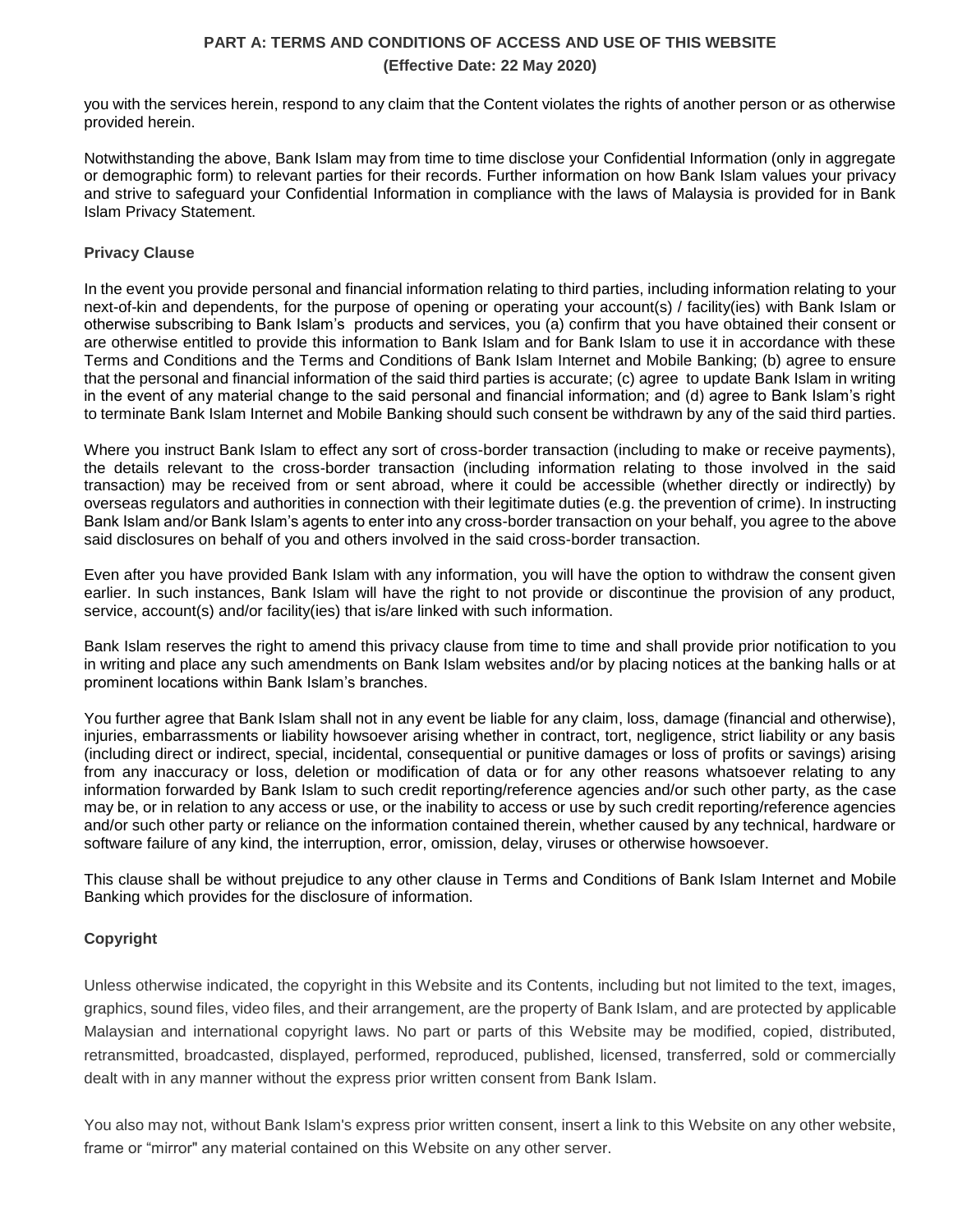Any such unauthorised reproduction, retransmission or other copying or modification of any of the Contents of this Website may be in breach of statutory or common law rights which could be the subject of legal action. Bank Islam disclaims all liability which may arise from any unauthorised reproduction or use of the Contents of this Website.

### **Trademarks**

All trademarks, service marks, and logos displayed in this Website are the property of Bank Islam and/or their respective third party proprietors as identified in the Website.

Unless the prior written consent of Bank Islam or the relevant third party proprietor of any of the trademarks, service marks or logos appearing on the Website has been obtained, no license or right is granted to any party accessing this Website to use, download, reproduce copy or modify such trademarks, services marks or logos. Similarly, unless the prior written consent of Bank Islam or the relevant proprietor has been obtained, no such trade mark, service mark or logo may be used as a link or to mark any link to this Website or any other site.

#### **Exclusion**

Bank Islam shall not be liable for any loss or damages howsoever arising whether in contract, tort, negligence, strict liability or any other basis, including without limitation, direct or indirect, special, incidental, consequential or punitive damages, or loss of profits or loss of savings arising in connection your access or use or the inability to access or use this Website (or any third party link to or from this Website), reliance on the information, opinions or recommendations contained in the Website, any technical, hardware or software failure of any kind, the interruption, error, omission, delay in operation, computer viruses, or otherwise, whether or not Bank Islam has been advised of the possibility of such damages or loss. This exclusion clause shall take effect to the fullest extent permitted by law.

#### **Indemnity**

You shall fully indemnify and keep indemnified Bank Islam officers, directors, employees, agents and servants from all liabilities, claims, losses and expenses, including any legal fees or disbursement that may be incurred by Bank Islam, whether directly or indirectly, at all times in connection with or arising from breach of any of the provisions under these Terms and Conditions.

#### **Miscellaneous**

Bank Islam reserves the right to modify (including limit, replace or delete) this Website, the services herein and the Content or any portion thereof as well as to terminate or restrict your access and/or use of the same at any time. Pursuant thereto, where Bank Islam believes that such modifications are substantial or materially affect your access and use of the same, Bank Islam shall notify you of such modifications by notice, among others, displayed on this Website at least 7 days before the said modifications come into effect, except where circumstances beyond Bank Islam's control, limit, ability and efforts to do so.

#### **Change of Terms and Conditions**

Bank Islam reserves the right to vary, amend or supplement any of these Terms and Conditions by way of notice on website or in branch or in such other manner as communicated by Bank Islam from time to time. Notwithstanding the same, you should be able to view the revised Terms and Conditions upon access to this Website and you are advised